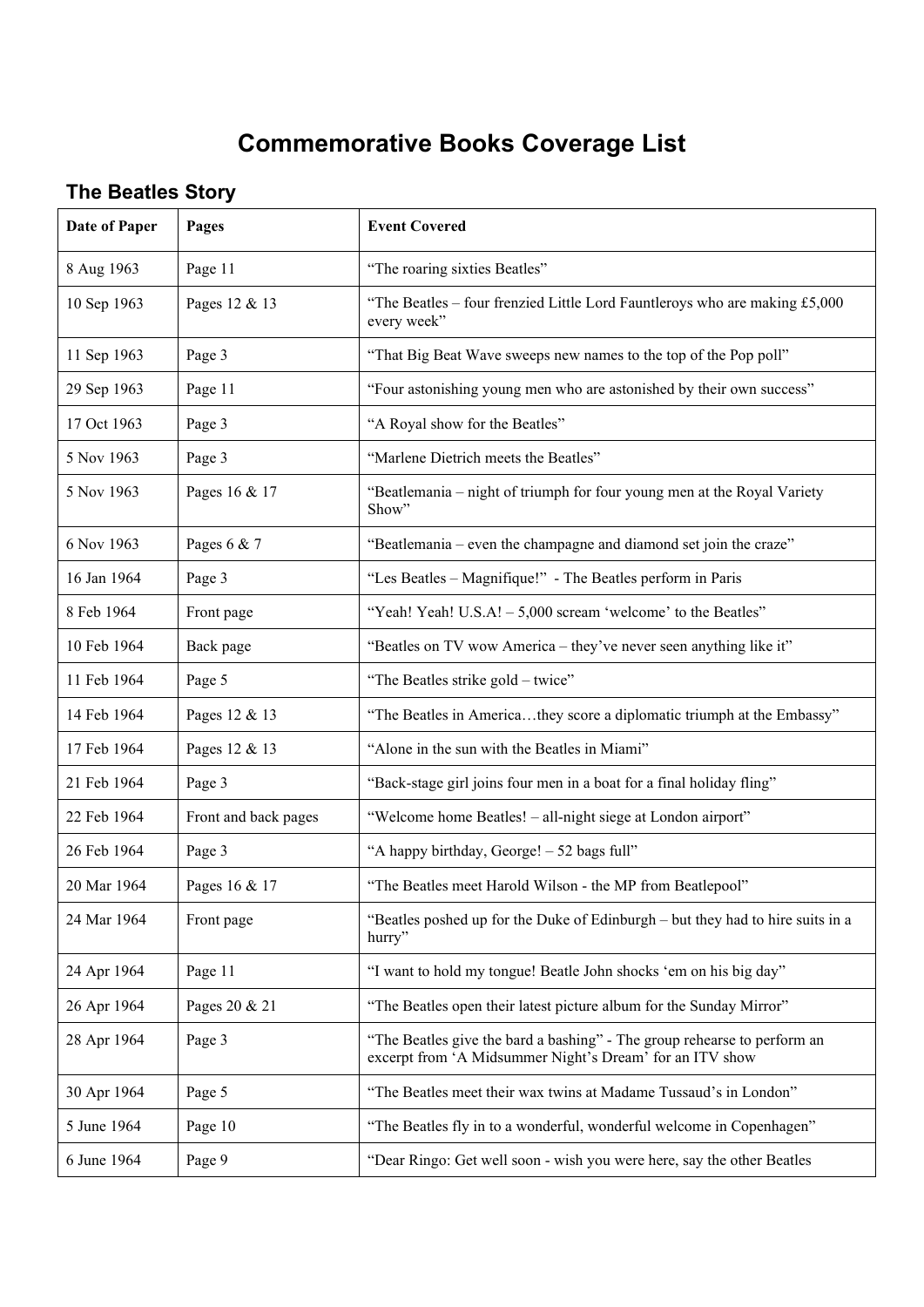| 8 June 1964  | Page 11       | "Hold that jet! BOAC wait for the Beatles"                                                                  |
|--------------|---------------|-------------------------------------------------------------------------------------------------------------|
| 13 June 1964 | Page 4        | "The greatest Beatle frenzy of all time - hemmed in by 100,000 in Adelaide"                                 |
| 3 July 1964  | Page 5        | "The Beatles arrive back in London to only 200 waiting fans"                                                |
| 25 Aug 1964  | Page 11       | "Gone fishin' - just four young men in search of a bite"                                                    |
| 27 Aug 1964  | Page 7        | "The Beatles are all the rage and Ringo is the big draw in America"                                         |
| 6 Oct 1964   | Page 7        | "The Brian Epstein Story"                                                                                   |
| 22 Feb 1965  | Pages 12 & 13 | "They're a ten million pound supercargo flying out today to make a new Beatles<br>film in the sun"          |
| 23 Feb 1965  | Page 8        | "The Beatles fly off - to tears of hundreds of teenagers"                                                   |
| 5 Mar 1965   | Page 5        | "The one that bites" – Donald Zec dissects Mr J. Lennon                                                     |
| 12 May 1965  | Pages 16 & 17 | "Hail, Ringo - a picture that could only click when a Beatle meets the world's<br>top fashion photographer" |
| 12 June 1965 | Front page    | "Beatles, MBE! – the big surprise in the Queen's first 'pop' honours list"                                  |
| 13 June 1965 | Front page    | "Our MBE – it means Mr Bria Epstein, say the Beatles                                                        |
| 21 June 1965 | Page 2        | "Blockade at London airport halts Beatle fans"                                                              |
| 30 July 1965 | Page 3        | "Help! say Beatle show police $-4,000$ fans at film premiere"                                               |
| 14 Aug 1965  | Page 7        | "The Beatles dodge fans' 'ambush' at Kennedy Airport, New York"                                             |
| 27 Oct 1965  | Front page    | "The Beatles receive their MBE's from the Queen at Buckingham Palace"                                       |
| 2 Nov 1965   | Page 5        | "A spectacular 'thank you' from the Beatles to their first TV producer Johnny<br>Hamp"                      |
| 20 Nov 1965  | Page 9        | "A pop-world look at the four seasonsby the ever-seasonal Beatles"                                          |
| 12 Aug 1966  | Page 3        | "Beatles fly in to face the storm. But Lennon says: I'm not worried about tour"                             |
| 11 Nov 1966  | Page 9        | "At the crossroads"                                                                                         |
| 31 Jan 1967  | Page 7        | "The Beatles - Now!                                                                                         |
| 20 May 1967  | Page 3        | "Beatles hit back on BBC ban on song"                                                                       |
| 12 Sep 1967  | Pages 12 & 13 | "The square look being revived by those very witty Beatles yesterday"                                       |
| 4 Dec 1967   | Page 5        | "Meet the wife, says Beatle Ringo to Ewa, his screen sweetheart"                                            |
| 28 Dec 1967  | Page 3        | "So we boobed, says Beatle Paul – the inside story of what went wrong with the<br>Magical Mystery Tour"     |
| 19 Feb 1968  | Pages 12 & 13 | "The Pilgrims' Progress" – Don Short with the Beatles in India                                              |
| 12 June 1968 | Page 9        | "The Big Business Beatles"                                                                                  |
| 30 Sep 1968  | Page 7        | "But listen to them now!" - Quotes from 'The Beatles: The Authorised<br>Biography'                          |
| 31 Jan 1969  | Pages 12 & 13 | "Rooftop Beatles upset the neighbours"                                                                      |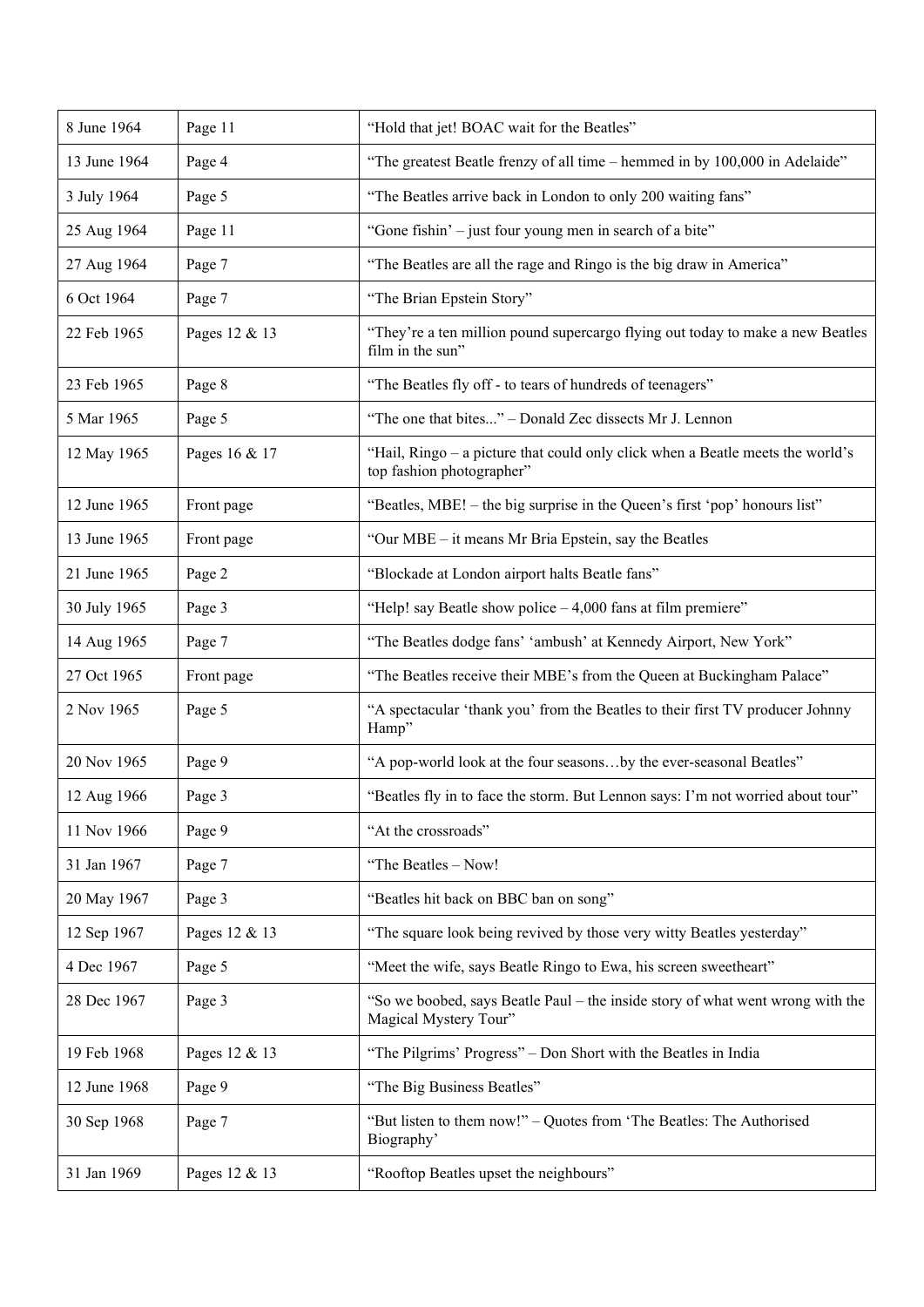| 13 Mar 1969                               | Pages 16 & 17                                   | Paul McCartney marries Linda Eastman at Marylebone Register Office                                                                    |
|-------------------------------------------|-------------------------------------------------|---------------------------------------------------------------------------------------------------------------------------------------|
| 21 Mar 1969                               | Front page                                      | John Lennon marries Yoko Ono in Gibraltar                                                                                             |
| 31 Mar 1969                               | Page 17                                         | "They're getting up today" – Donald Zec at the bedside in Old Amsterdam                                                               |
| 5 July 1969                               | Page 7                                          | "Back on the road? I couldn't face that, says Ringo"                                                                                  |
| 10 Apr 1970                               | Front page                                      | "Paul quits the Beatles - 'deeply cut up' after policy row"                                                                           |
| 11 Apr 1970                               | Page 7                                          | "Yesterday and tomorrow, by Paul McCartney"                                                                                           |
| 20 Feb 1971                               | Page 7                                          | "Why I could not trust Klein - by Paul McCartney"                                                                                     |
| 24 Feb 1971                               | Pages 8 & 9                                     | "R.I.P. In memory of the Beatles"                                                                                                     |
| 25 Feb 1971                               | Page 9                                          | "The Break Up, by LennonThe Future, by Epstein"                                                                                       |
| 1 May 1971                                | Page 15                                         | "We might play again - Lennon"                                                                                                        |
| 11 May 1971                               | Page 7                                          | "After the Beatles breakupPaul goes it alone with the New York Phil"                                                                  |
| 7 Apr 1973                                | Page 13                                         | "Beatles' secret get-together!"                                                                                                       |
| 12 July 1973                              | Page 7                                          | "It's the million-dollar blast from the pastthe Beatles tape that could rock the<br>pop world"                                        |
| 22 Jan 1976                               | Page 3                                          | "Will 1976 be the year the Beatles get back together? Yeah! Yeah! Yeah!"                                                              |
| 15 Sep 1976                               | Page 23                                         | "Birth of the Beatles – the people and events that made the world's headlines"                                                        |
| 5 Apr 1977                                | Page 7                                          | "Beatles get the needle - Pop stars get together againto ban their new record"                                                        |
| 31 Mar 1980                               | Pages 16 & 17                                   | "Nearly 18 years after their first hit - Ringo Starr and John Lennon, doing their<br>own thing"                                       |
| 6 Oct 1980                                | Pages 16 & 17                                   | "The Beatles reporttwenty years on - only Hitler had greater power over a<br>crowd. Their disciples thought they could heal the sick" |
| 7 Oct 1980                                | Pages 16 & 17                                   | "The Beatles report - the winnersand the losers"                                                                                      |
| 9 Oct 1980                                | Pages 12 & 13                                   | "The Beatles report – Lennon comes out of hiding"                                                                                     |
| 10 Dec 1980                               | Front page, 7, 12 & 13, 16<br>& 17              | "Death of a Hero - John Lennon shot dead in New York - Dec 8, 1980"                                                                   |
| 11 Dec 1980                               | Pages 16 & 17                                   | "Vigil on 72nd Street – 'there was no spark in New York any more. The city<br>had died"                                               |
| 15 Dec 1980                               | Page 5                                          | "Grief of two cities – they pray for the legend of Liverpool"                                                                         |
| 17 Oct 1981                               | Page 11                                         | "The McCartney family album – the marvellous private snapshots that tell the<br>real Beatles story"                                   |
| 19 Oct 1981                               | Pages 16 & 17                                   | "Yesterday' - Paul's brother Mike takes a look at the early life of the lad who<br>was to find fame as a Beatle"                      |
| 20 Oct 1981                               | Pages 16 & 17                                   | "Private snapshots of four lads who shook the world"                                                                                  |
| 6 July 1982<br>7 July 1982<br>8 July 1982 | Pages 16 & 17<br>Pages 16 & 17<br>Pages 16 & 17 | "Lennon: The Secret Years"                                                                                                            |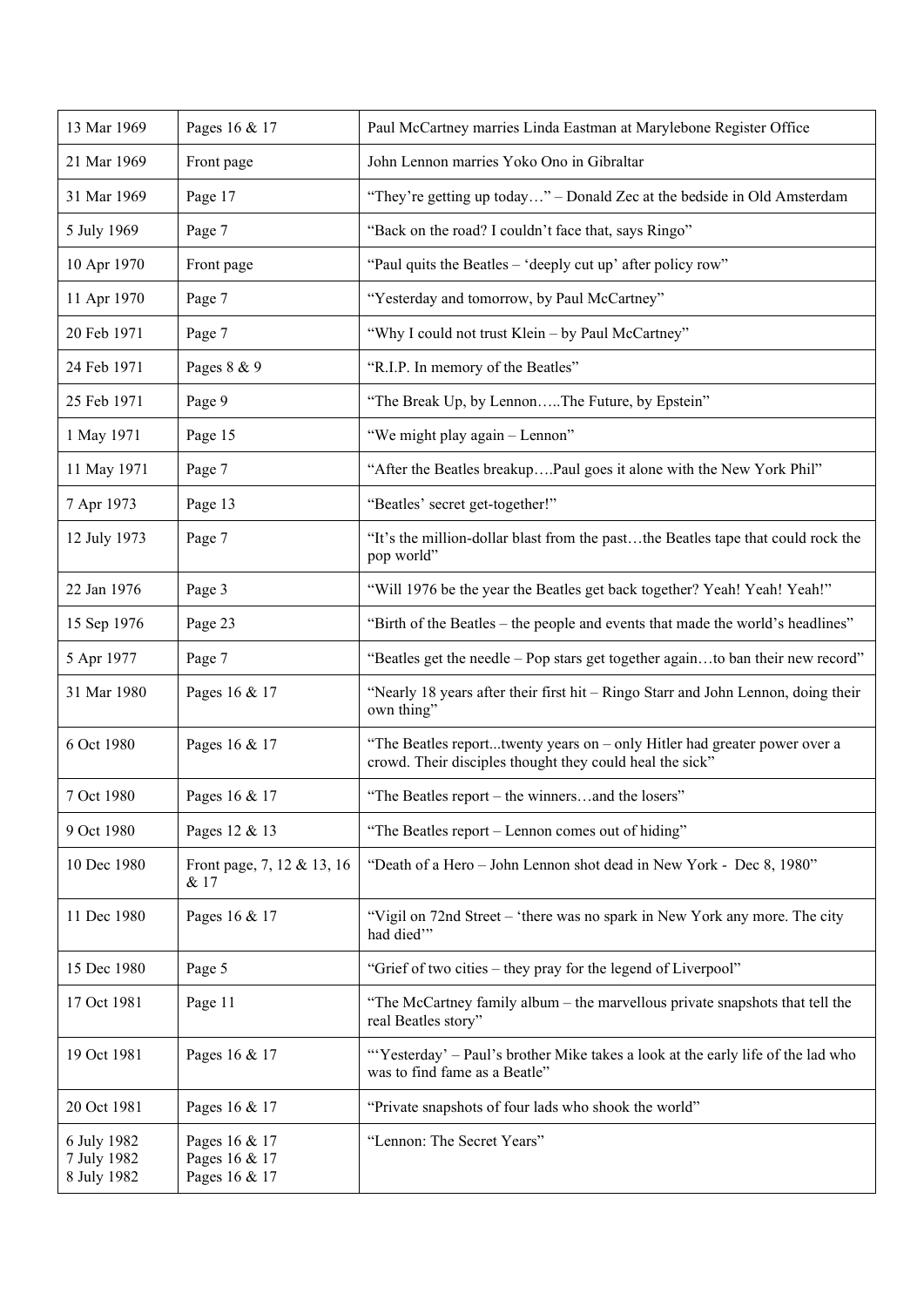| 28 Sep 1982                                  | Pages 14 & 15                                       | "The Beatles as you have never seen them before – making their first hit twenty<br>years ago"                              |
|----------------------------------------------|-----------------------------------------------------|----------------------------------------------------------------------------------------------------------------------------|
| 20 Aug 1984                                  | Pages 14 & 15                                       | "The off-beat Beatles - the Fab Four at playa long way from Liverpool"                                                     |
| 21 Aug 1984                                  | Pages 14 & 15                                       | "Mop top madness - off-beat peek at the Beatles on their first US tour"                                                    |
| 26 May 1987                                  | Pages 14 & 15                                       | "It was twenty years ago todayand Sgt Pepper taught us all to play"                                                        |
| 2 May 1989                                   | Pages 8 & 9                                         | "Paul McCartney's own exclusive story: 'Yesterdayand why I want to buy it<br>back"                                         |
| 18 June 1990                                 | Pages 16 & 17                                       | "On his 48th birthday, McCartney - 'the tears I'll shed for John'"                                                         |
| 2 Jan 1992                                   | Pages 8 & 9                                         | "Thirty years ago they sang 'Love me Do'and we still do"                                                                   |
| 17 Apr 1992                                  | Pages 24 & 25                                       | "Harrison's natural law - Former Beatle George on the private side of his life"                                            |
| 1 Nov 1995                                   | Pages 16 & 17                                       | "The Beatles tapes: Exclusive on Paul's 3-year reunion diary"                                                              |
| 28 Dec 1995                                  | Pages 12 & 13                                       | "The Beatles secret album - naked truth of the group's final fling"                                                        |
| 31 Dec 1996                                  | Pages 2 & 3                                         | "Happy New Yeah Yeah Yeah. Arise Sir Paul! Stars pay tribute to Macca's<br>Knighthood"                                     |
| 16 Aug 1998                                  | Pages 22 & 23                                       | "When all their troubles seemed so far away"                                                                               |
| 1 Dec 2001                                   | Pages 1, 2 & 3, 4 & 5, 10<br>& 11, 12 & 13, 36 & 37 | "And the world gently weepsGeorge Harrison 1943-2001"                                                                      |
| 10 Mar 2003                                  | Page 3                                              | "The Secret Gig: June 23, 1994George's mansionthree Beatles"                                                               |
| 31 Jan 2004                                  | Page 10                                             | "Give peach a chance" – an early unseen photo of John Lennon in peach<br>swimwear in 1964                                  |
| 6 Dec 2005                                   | Page 26                                             | "It's no fun being a geniusit's torture' – thoughts of John Lennon"                                                        |
| 6 Feb 2007                                   | Page 10                                             | "The Fab Four – Beatles set for every top 40 slot as Apple war is ended"                                                   |
| 13 Aug 2008                                  | Page 25                                             | "'Let it Beatles'For Sale - the most important contract in rock 'n' roll<br>history"                                       |
| 8 Sep 2009                                   | Page 10                                             | "Beatle ManiaThey could net £1billion by Christmas"                                                                        |
| 20 Feb 2010                                  | Page 31                                             | "Imagine if I wear deadLennon's prophetic prank in lost Beatles pictures"                                                  |
| 18 June 2012                                 | Pages 16 & 17                                       | "Happy 70th, Macca"                                                                                                        |
| 5 Oct 2012                                   | Pages 34 & 35                                       | "The day the world changed - 50 years ago today the Beatles released Love Me<br>Do, marking the start of the swinging 60s" |
| 10 June 2013<br>11 June 2013<br>12 June 2013 | Pages 12 & 13<br>Pages 20 & 21<br>Pages 22 & 23     | "Exclusive: Ringo Starr's unseen photos"                                                                                   |
| 11 Aug 2014                                  | Page 26                                             | "The black & white album - early Beatles pics go under hammer"                                                             |
| 20 Apr 2015                                  | Page 23                                             | "All Starr band - Ringo finally recognised by Rock and Roll Hall of Fame"                                                  |
| 25 Sep 2015                                  | Pages 14 & 15                                       | "Beatles' Ringo shares his private photos"                                                                                 |
| 21 Mar 2018                                  | Page 16                                             | "A hard day's knight - Ringo receives his honour at Palace"                                                                |